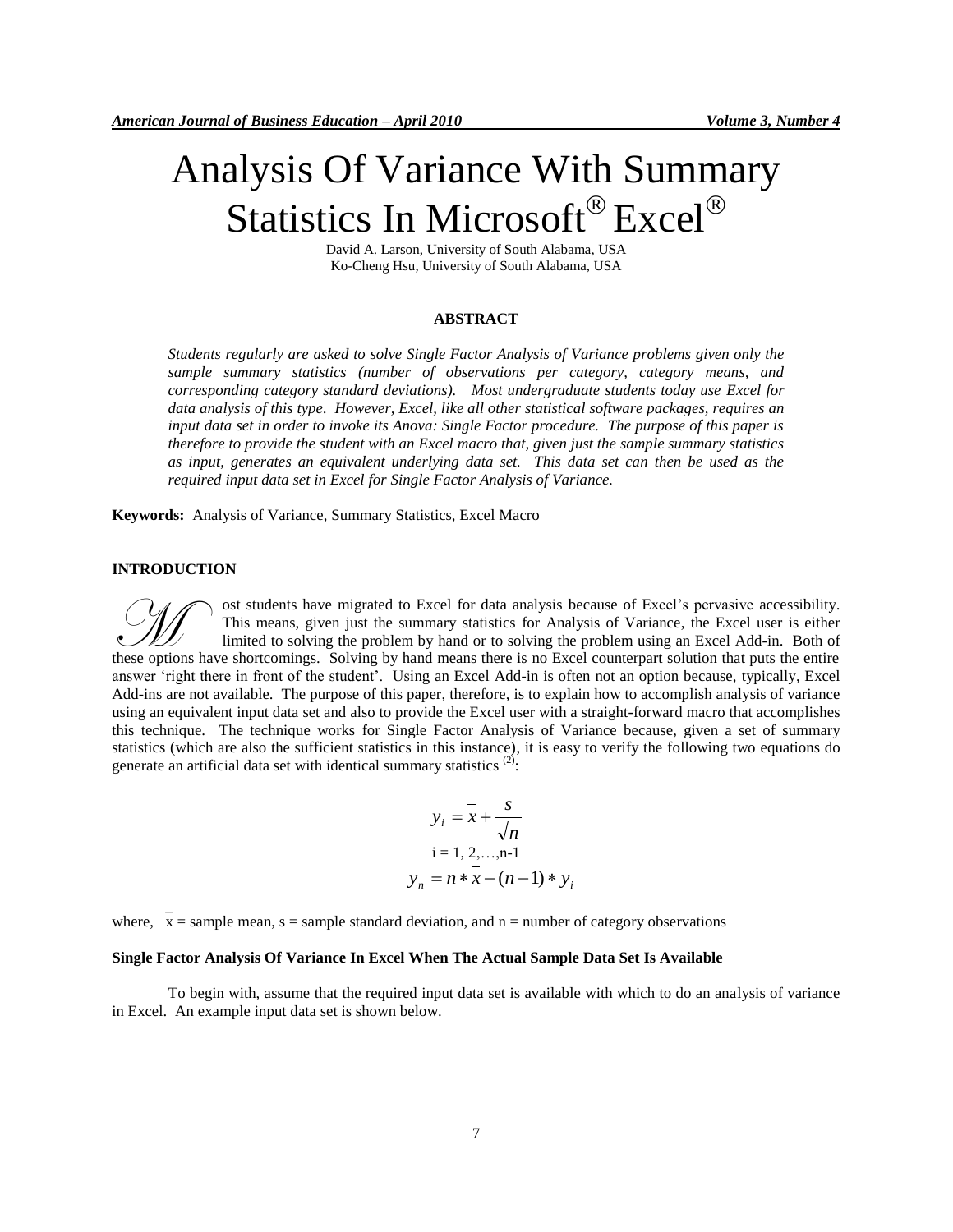|   |      | B   |     |          | E   |          | G |
|---|------|-----|-----|----------|-----|----------|---|
|   |      |     |     | Category |     |          |   |
| G | Obs. |     | в   |          |     |          |   |
| 3 |      | 7.6 | 8.5 | 6.8      |     |          |   |
| 4 |      | 8.3 | 8.7 | 6.7      | 6.5 | Actual   |   |
| 5 |      | 7.6 | 7.7 | 6.6      | 6.8 | Data Set |   |
| 6 |      |     | 8.3 | 6.4      |     |          |   |
|   | ÷.   |     | 8.7 |          |     |          |   |

In Excel, the following sequence is invoked in order to generate the analysis of variance solution for the above data: Data (tab) – Analysis (panel on right) – click on Data Analysis (in Analysis panel) – select Anova: Single Factor on the Data Analysis screen – OK. At this point in the sequence, the Anova: Single Factor screen (below) is filled in [note: the first requirement is the input data set (in above cells B3:E7, in this case)].

| <b>Anova: Single Factor</b>                                                   |                                         |                      |
|-------------------------------------------------------------------------------|-----------------------------------------|----------------------|
| Input<br>Input Range:<br>Grouped By:<br>Labels in first row<br>0.05<br>Alpha: | 国<br>\$B\$3:\$E\$7<br>⊙ Columns<br>Rows | OK<br>Cancel<br>Help |
| Output options<br>⊙ Output Range:<br>New Worksheet Ply:<br>O New Workbook     | A8İ<br>B.                               |                      |

When OK is clicked on the above screen, the following Anova: Single Factor solution is generated by Excel (note: since Excel is a "live" spreadsheet, the default output in this case has been "cleaned up" appropriately).

|                | А                         | B     | C        | D                       | E            | F             | G                 |
|----------------|---------------------------|-------|----------|-------------------------|--------------|---------------|-------------------|
| 1              |                           |       | Category |                         |              |               |                   |
| $\overline{2}$ | Obs.                      | А     | в        | с                       | D            |               |                   |
| 3              |                           | 7.6   | 8.5      | 6.8                     | 7.4          |               |                   |
| 4              | 2                         | 8.3   | 8.7      | 6.7                     | 6.5          | Actual        |                   |
| 5              | 3                         | 7.6   | 7.7      | 6.6                     | 6.8          | Data Set      |                   |
| 6              | 4                         |       | 8.3      | 6.4                     |              |               |                   |
| 7              | 5                         |       | 8.7      |                         |              |               |                   |
| 8              | Anova: Single Factor      |       |          |                         |              | Corresponding |                   |
| 9              | Category (Cat)            | Nij   | Cat Sum  | Cat Avg                 | Cat Variance | Cat Std Dev   |                   |
| 10             | А                         | 3     | 23.5     | 7.833                   | 0.16333      | 0.40415       | Summary           |
| 11             | B                         | 5     | 41.9     | 8.380                   | 0.17200      | 0.41473       | Statistics        |
| 12             | Ĉ                         | 4     | 26.5     | 6.625                   | 0.02917      | 0.17078       |                   |
| 13             | D                         | 3     | 20.7     | 6.900                   | 0.21000      | 0.45826       |                   |
| 14             | 4                         | 15    | 112.6    | 7.50667                 | 0.13838      |               |                   |
| 15             | κ                         | Νt    |          | ∑allcats   Wgt Avg Avgs | Wgt Avg Var  |               |                   |
| 16             | ANOVA                     |       |          |                         |              |               |                   |
| 17             | Source of Variation       | SS    | df       | ΜS                      | F            | P-value(ob)   | $F^*$ .05.df=3.11 |
| 18             | <b>Between Categories</b> | 8.347 | 3        | 2.782                   | 20.11        | 0.00009       | 3.5874            |
| 19             | Within Categories         | 1.522 | 11       | 0.13838                 |              | P-value(*)    | 0.05              |
| 20             | Total                     | 9.869 | 14       | 0.705                   |              |               |                   |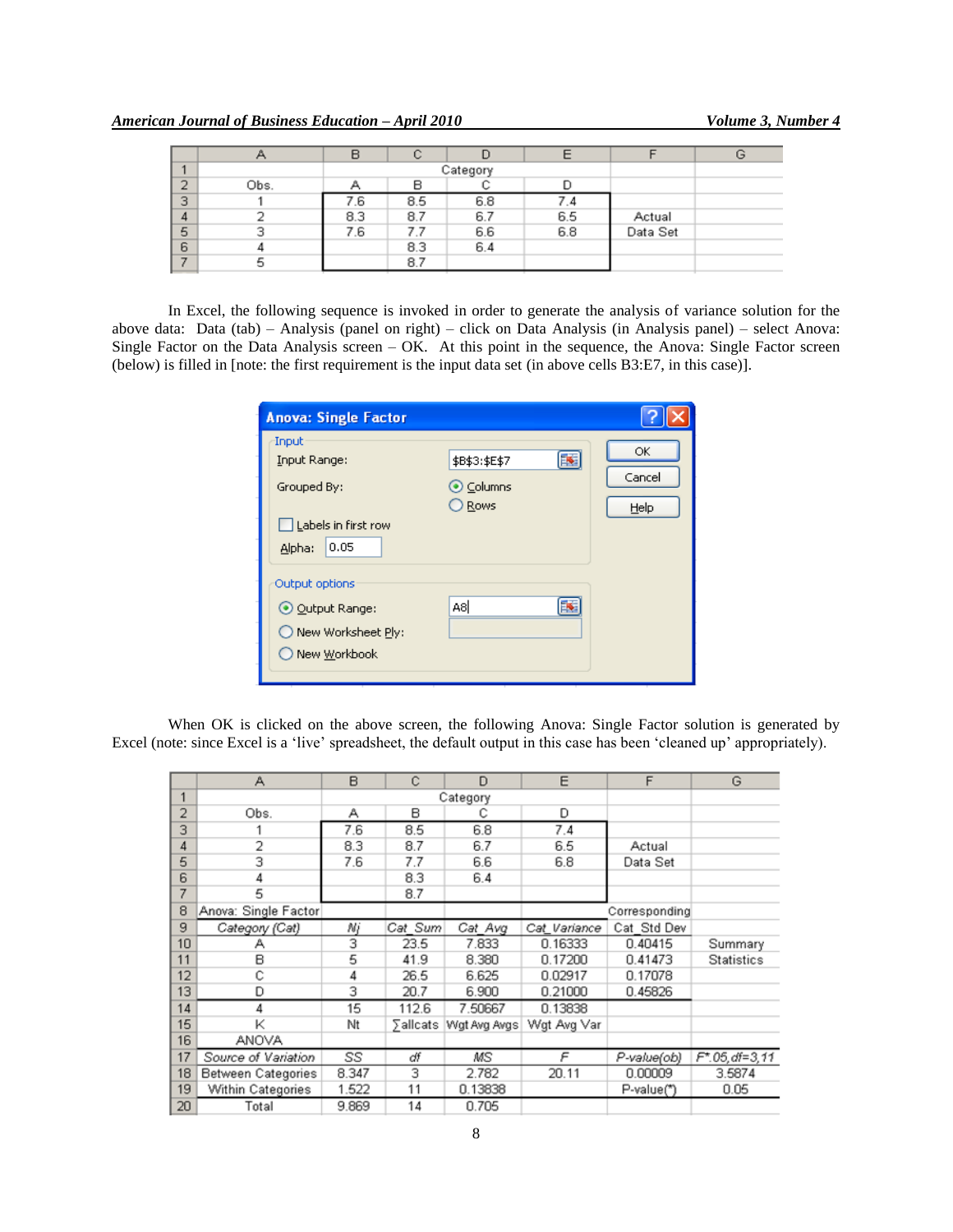# **Single Factor Analysis Of Variance In Excel When The Actual Sample Data Set Is Not Available (Only Summary Statistics Are Available)**

Next, the Excel generated summary statistics above (Ni in cells B10:B13,  $\bar{X}$ 's in cells D10:D13 and s's in cells F10:F13) are used as input into the macro in order to generate the required equivalent input data set. The Excel macro is displayed below. After accessing the macro, the first screen, as shown immediately below, instructs you to Click Here for Data Entry Form<sup>(2)</sup>.

|   |              |              | し       |                                          |  |
|---|--------------|--------------|---------|------------------------------------------|--|
|   | DATA         |              |         |                                          |  |
|   | <b>INPUT</b> |              |         | <b>Click Here for</b><br>Data Entry Form |  |
|   |              |              |         |                                          |  |
| 3 |              | <b>MEANS</b> | STD_DEV |                                          |  |

The first macro screen above indicates that the inputs are the number of observations per category (Nj), the category means ( $\overline{X}$ )'s, and the corresponding standard deviations (s's) for each category. The Yi and Yn are the corresponding generated observations which are used to build the equivalent data set. Click Here for Data Entry Form moves the user to the second screen (shown below).

| Data Entry Form                     |      |
|-------------------------------------|------|
| <b>Enter Number of</b><br>Variables |      |
| <b>Input Data</b>                   |      |
| <b>Generate Raw Data</b>            | QUIT |

On the second screen (shown above), you are asked to first enter the number of variables ( $\equiv$  to categories or groups), which is 4 for the above example (A, B, C, and D). Then you click on Input Data and you begin with category A and, on separate screens, do the following: Enter Sample Size (Nj), Enter Sample Mean, and Enter Sample Standard Deviation. You do the same entry sequence for categories B, C, and D. When you have done this, you click on Generate Raw Data and the following information is displayed. [Note: the screens involved are clearly labeled and permit you to correct mistakes, if any]. After you select Generate Raw Data, the following results are displayed.

|                | Α                           | C                      | Ε            | G                      |                       | κ     |                 | M               | N      | O      | P      |
|----------------|-----------------------------|------------------------|--------------|------------------------|-----------------------|-------|-----------------|-----------------|--------|--------|--------|
|                | <b>DATA</b><br><b>INPUT</b> | Number of<br>Variable: |              |                        | <b>Click Here for</b> |       |                 | <b>RAW DATA</b> |        |        |        |
| $\overline{2}$ |                             |                        |              | <b>Data Entry Form</b> |                       |       | <b>VARIABLE</b> |                 |        |        |        |
| $+$            |                             |                        | <b>MEANS</b> | STD_DEV                | $Y_i$                 | $Y_n$ |                 |                 | 2      | 3      |        |
| 5              |                             | 3                      | 7.8333       | 0.4042                 | 8.0666                |       | 7.3666          | 8.0666          | 8.5655 | 6.7104 | 7.1646 |
| 6              |                             | 5                      | 8.3800       | 0.4147                 | 8.5655                |       | 7.6381          | 8.0666          | 8.5655 | 6.7104 | 7.1646 |
|                |                             | 4                      | 6.6250       | 0.1708                 | 6.7104                |       | 6.3688          | 7.3666          | 8.5655 | 6.7104 | 6.3708 |
| 8              |                             | 3                      | 6.9000       | 0.4583                 | 7.1646                |       | 6.3708          |                 | 8.5655 | 6.3688 |        |
| 9              |                             |                        |              |                        |                       |       |                 |                 | 7.6381 |        |        |

The above displayed values in C5:C8, E5:E8, and G5:G8 allow you to verify that you have entered correctly, for all four categories respectively, the number of observations (Nj), Means and Standard Deviations. The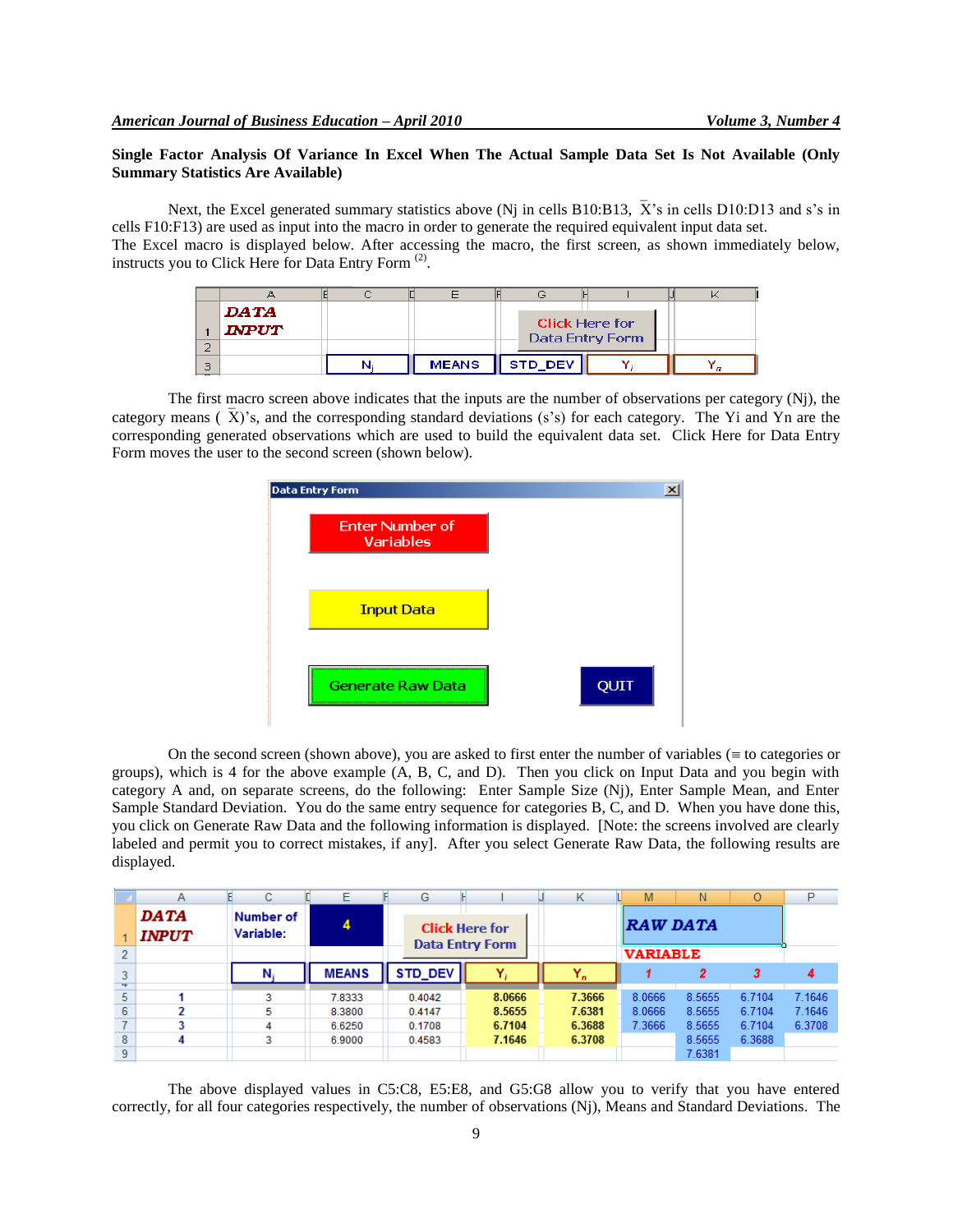values in I5:I8 and K5:K8 display the values used to construct the equivalent data set. The constructed equivalent data set is displayed in columns M through P on the above screen. In addition, the equivalent data set shown above is also placed (by itself) on a separate Excel sheet labeled DATA. This is done in order to facilitate entering the equivalent data set into Excel (especially in the cases of large equivalent data sets). In this case, the equivalent data set on the DATA sheet appears as follows;

|                |                      | в        | с       |             |
|----------------|----------------------|----------|---------|-------------|
|                | A                    | в        | с       | D           |
| $\overline{2}$ |                      |          |         |             |
| 3              | 8.066636111 8.565473 |          | 6.71039 | 7.164576534 |
|                | 8.066636111 8.565473 |          | 6 71039 | 7.164576534 |
| 5              | 7 366627777 8 565473 |          | 6.71039 | 6.370846931 |
| 6              |                      | 8.565473 | 6.36883 |             |
|                |                      | 7 638108 |         |             |

The above data set is then easily used as the required input data set in the standard way for the Anova: Single Factor procedure in Excel. The Anova: Single Factor screen in this case is simply filled in as follows (Note: the above equivalent data set is obviously an artificial data set. In our opinion this is an important property of the surrogate data set because it reinforces the idea that the summary statistics are the sufficient statistics in this case.);

| <b>Anova: Single Factor</b>                                                   |                                         |                      |
|-------------------------------------------------------------------------------|-----------------------------------------|----------------------|
| Input<br>Input Range:<br>Grouped By:<br>Labels in first row<br>0.05<br>Alpha: | 国<br>\$A\$3:\$D\$7<br>⊙ Columns<br>Rows | OK<br>Cancel<br>Help |
| Output options<br>⊙ Output Range:<br>New Worksheet Ply:<br>O New Workbook     | 眜<br>A8                                 |                      |

After OK is clicked on the above screen, the following Excel solution is generated;

|                 | A                         | B        | C                | D            | Е           | F            | G              |
|-----------------|---------------------------|----------|------------------|--------------|-------------|--------------|----------------|
| 1               | Α                         | в        | с                | D            |             |              |                |
| $\overline{2}$  |                           |          |                  |              |             |              |                |
| 3               | 8.066636111               | 8.565473 | 6.71039          | 7.164576534  |             |              |                |
| 4               | 8.066636111               | 8.565473 | 6.71039          | 7.164576534  |             |              |                |
| 5               | 7.366627777               | 8.565473 | 6.71039          | 6.370846931  |             |              |                |
| $6\phantom{1}6$ |                           | 8.565473 | 6.36883          |              |             |              |                |
| 7               |                           | 7.638108 |                  |              |             |              |                |
| 8               | Anova: Single Factor      |          |                  |              |             |              |                |
| 9               | Category (Cati)           | Ni       | Cati Sum         | Cati Avg     | Cati Var    | Cati Std     |                |
| 10              | А                         | 3        | 23.50            | 7.83         | 0.1633      | 0.4042       |                |
| 11              | B                         | 5        | 41.90            | 8.38         | 0.1720      | 0.4147       |                |
| 12              | C                         | 4        | 26.50            | 6.63         | 0.0292      | 0.1708       |                |
| 13              | D                         | 3        | 20.70            | 6.90         | 0.2100      | 0.4583       |                |
| 14              | 4                         | 15       | 112.6            | 7.5067       | 0.1384      |              |                |
| 15              | K                         | Nt       | $\Sigma$ allcats | Wat Ava Avas | Wgt Avg Var |              |                |
| 16              | <b>ANOVA</b>              |          |                  |              |             |              |                |
| 17              | Source of Variation       | SS       | df               | МS           | F           | P-value(ob)  | F*.05, df=3,11 |
| 18              | <b>Between Categories</b> | 8.3471   | 3                | 2.7824       | 20.1067     | 0.0001       | 3.5874         |
| 19              | <b>Within Categories</b>  | 1.5222   | 11               | 0.1384       |             | $P-value(*)$ | 0.05           |
| 20              | Total                     | 9.8693   | 14               | 0.7049       |             |              |                |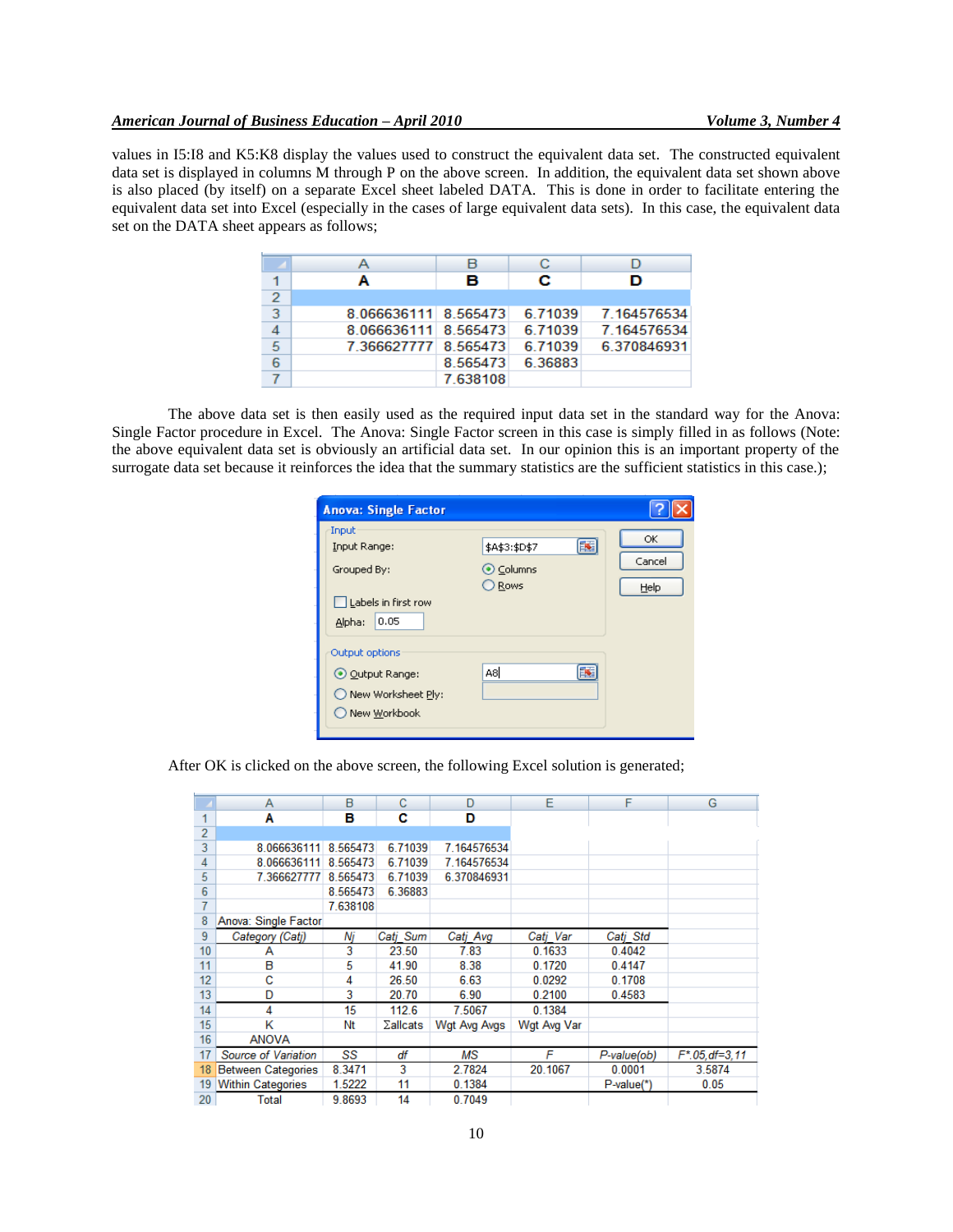## **CONCLUSION**

As the reader can verify, the Excel solution above is identical to the prior Excel solution which was obtained using the actual underlying data set. This means the student, given just summary statistics, can follow the standard Excel steps in generating the Excel answer. He or she, therefore, has, among other things, "everything right there in front of them" for confirmation purposes when working through this type of problem. In addition, and very importantly, once the Excel solution is obtained using the equivalent data set methodology, the Tukey pair wise comparisons (if warranted), for example, are easily added to the Excel output obtained using the equivalent data set.

## **Practice Problem**

Golf balls were tested for hitting distance on a ball-driving machine. Four brands of golf balls were tested using random samples of seven golf balls of each brand. Summary statistics of the results are given below. In Excel, perform the correct Single Factor Analysis of Variance (use  $\alpha = .05$ ) in this case to determine if mean distances are equal for all four brands of golf balls. What is the decision on the null hypothesis in this case? Explain.

|                | А             | В                |                   |               |
|----------------|---------------|------------------|-------------------|---------------|
| 1              | Golf          | # of             | Sample            | Sample        |
| $\overline{2}$ | Ball          | <b>Balls Hit</b> | Mean (X) Distance | Standard      |
| 3              | <b>Brands</b> | Nj               | in Yards          | Deviation (s) |
| 4              |               |                  | 280               | 11,4018       |
| 5              | 2             |                  | 292               | 10.9545       |
| 6              | з             |                  | 276               | 11.0454       |
|                |               |                  | 300               | 11.3137       |

Hint: Fob =  $6.9746$ ; P-value(ob) = .0018. [The interested reader can contact the authors if they wish to learn how to add the Tukey pair wise comparisons efficiently to the Excel solution for this problem.)

#### **AUTHOR INFORMATION**

**David A. Larson** is a Lecturer in Statistics in the Mitchell College of Business at the University of South Alabama. He received his Ph.D. in Economics from the University of Maryland in College Park, Maryland.

**Ko-Cheng Hsu** is an Associate Professor of Accounting in the Mitchell College of Business at the University of South Alabama. He received his Ph.D. in Accounting from Memphis State University.

### **REFERENCES**

- 1. Microsoft<sup>®</sup> Office Excel<sup>®</sup> 2007, Copyright<sup>®</sup> Microsoft Corporation, 2006.
- 2. Larson, David A. "Analysis of Variance With Just Summary Statistics As Input", *The American Statistician*, 46, 151-152 (1992).

## **NOTES**

The Excel macro is available from the authors upon request. Additionally, a complete set of instructions for implementing the macro are will also be included. To obtain the items contact: [dlarson@usouthal.edu](mailto:dlarson@usouthal.edu)  [Practitioners who use Excel and obtain their data only in summary form may, of course, also obtain the macro and the corresponding implementation instructions.]